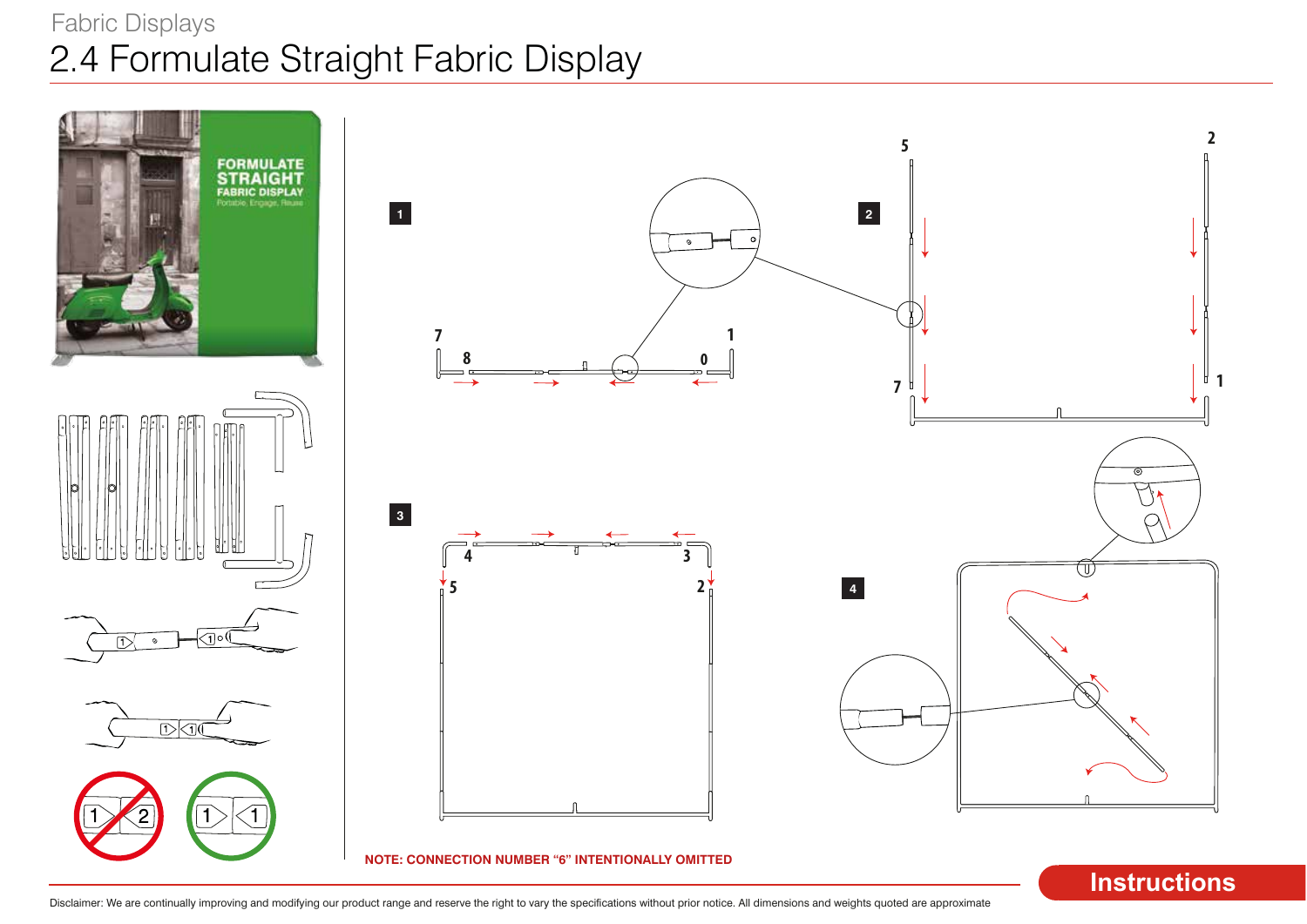# 2.4m Formulate Straight Fabric Display Fabric Displays

# **Attaching Graphic**

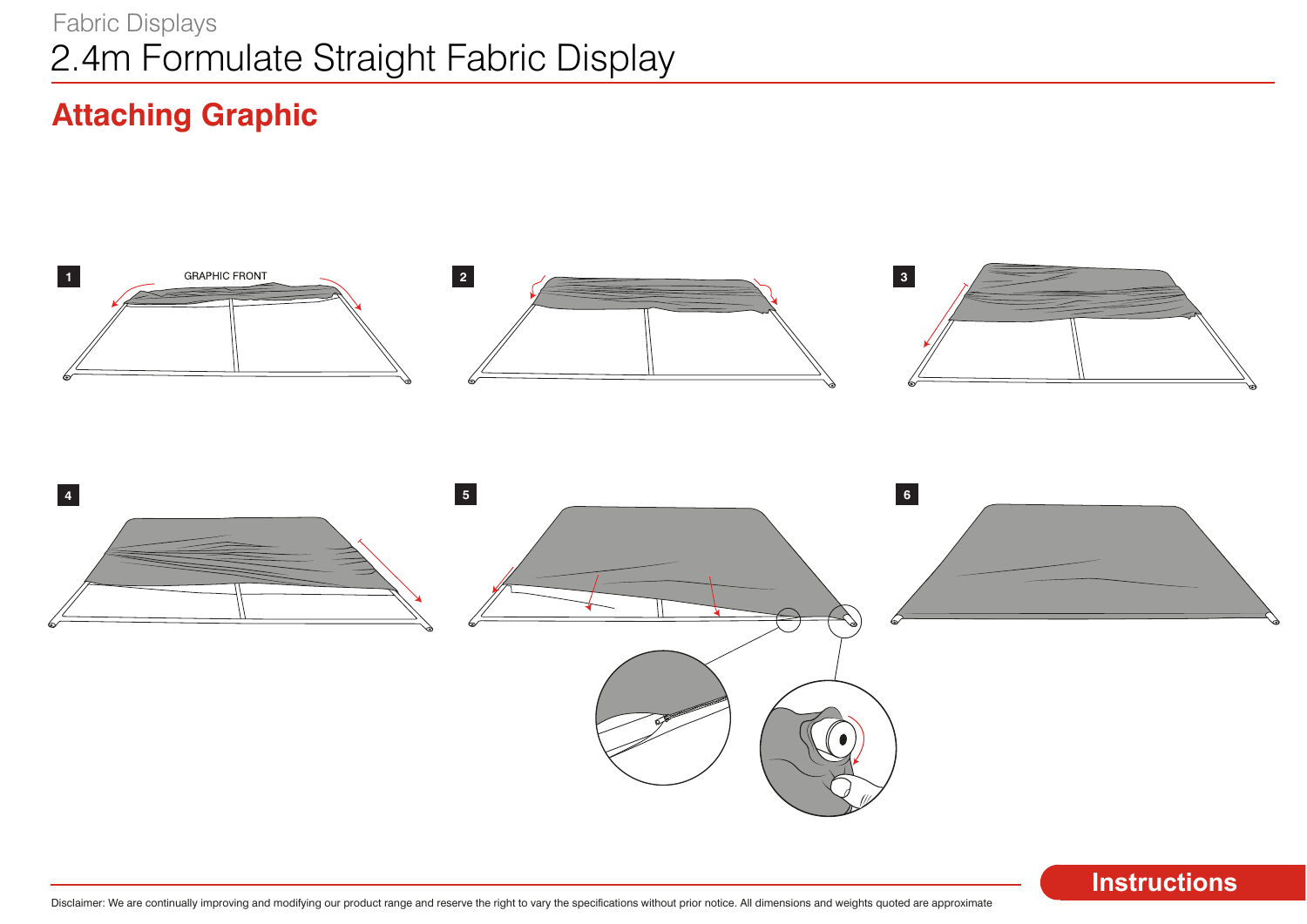# 2.4m Formulate Straight Fabric Display Fabric Displays

# **Attaching Feet**



**Instructions**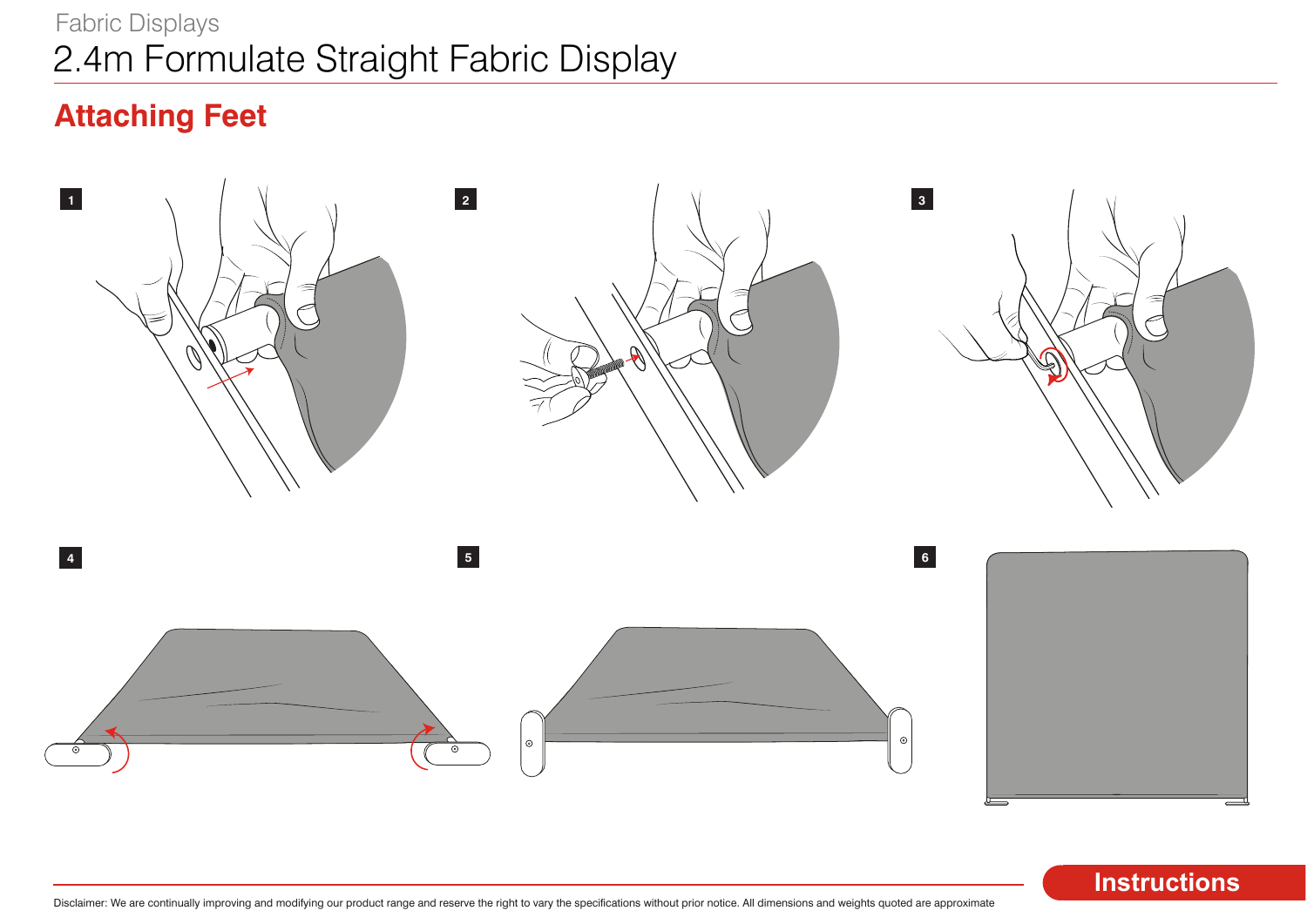# 3m Formulate Straight Fabric Display Fabric Displays

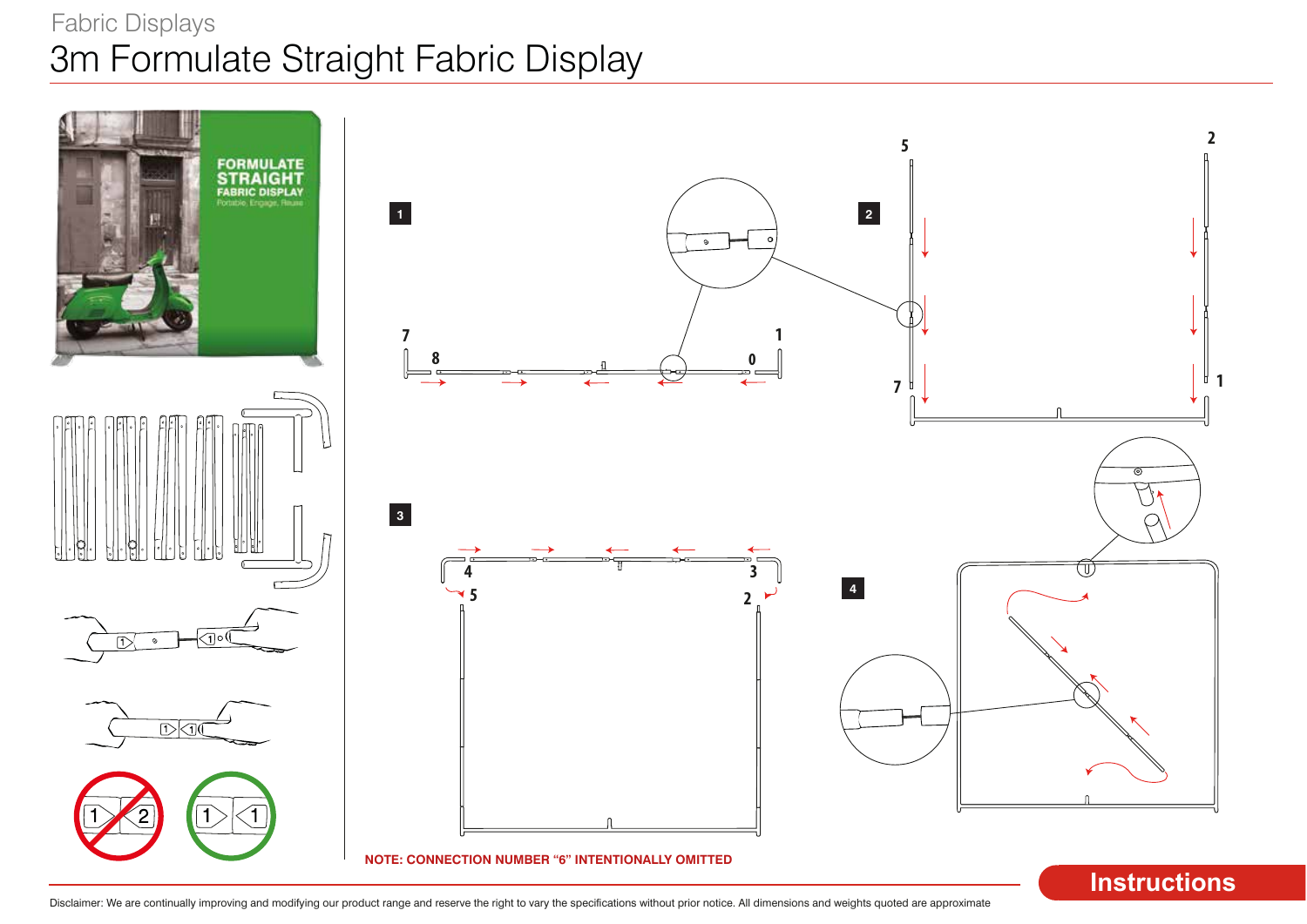# 3m Formulate Straight Fabric Display Fabric Displays

# **Attaching Graphic**